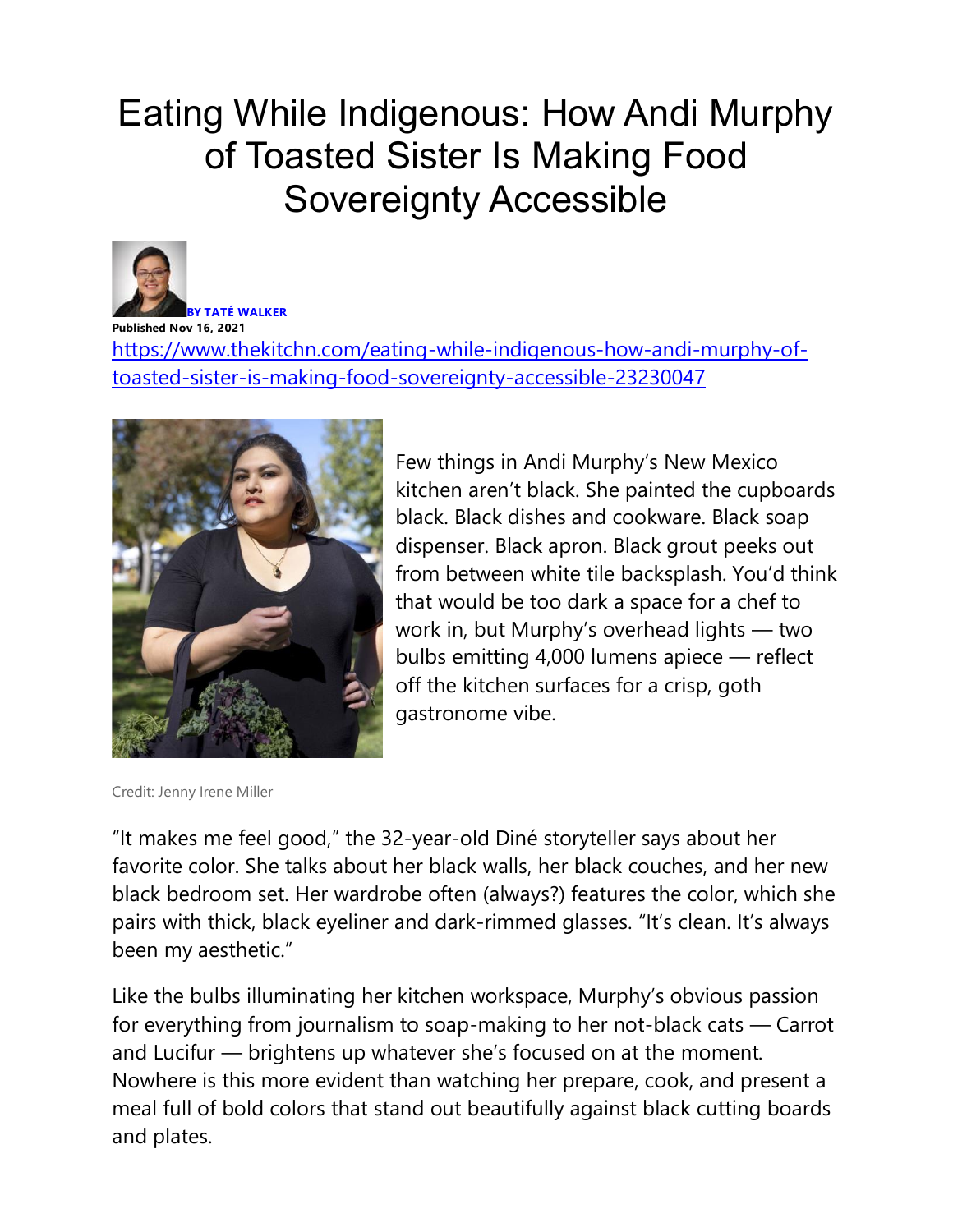If you thought nothing could compete with Murphy's love of black, think again. In Murphy's kitchen, palate overtakes palette any day.

"It's the best and strongest relationship I've ever had in my whole life," Murphy says of food and cooking.

"One time I was in a conversation, and I just started getting excited about food, and someone in my family said in a negative way, 'You're so obsessed with food,' like in a disgusted way. And, I mean," Murphy trails off for a second, then continues. "The only reason why thousands of people across the world know my name now is because of food. It's everything to me.["](https://www.thekitchn.com/eating-while-indigenous-how-andi-murphy-of-toasted-sister-is-making-food-sovereignty-accessible-23230047#pinit)



Credit: Jenny Irene Miller

This isn't histrionics, folks. Murphy is a bona fide celebrity of the Indigenous food world, mostly due to her wildly popular and award-winning podcast, [Toasted Sister.](https://toastedsisterpodcast.com/) A radio broadcast journalist by trade with daily newspaper reporting and photojournalism skills on her long resumé, Murphy launched Toasted Sister in 2017 to spotlight the Indigenous chefs, seed savers, ingredients, recipes, restaurants, and all things culinary that other outlets couldn't or didn't want to cover.

What started as a hobby now reaches a global audience. Having what mainstream media might consider a niche podcast, combined with her knowledge of Indigenous foods and cooking, has led to many opportunities and accolades: presentations at Yale, mentions in the *New York Times*, enviable fellowships with Civil Eats, and having her work assigned to college students at Southern Oregon University.

It might surprise you, then, that Murphy's history with what's considered Indigenous food is a recent development. Like a lot of Indigenous people living in the United States and raised by parents and relatives forced to attend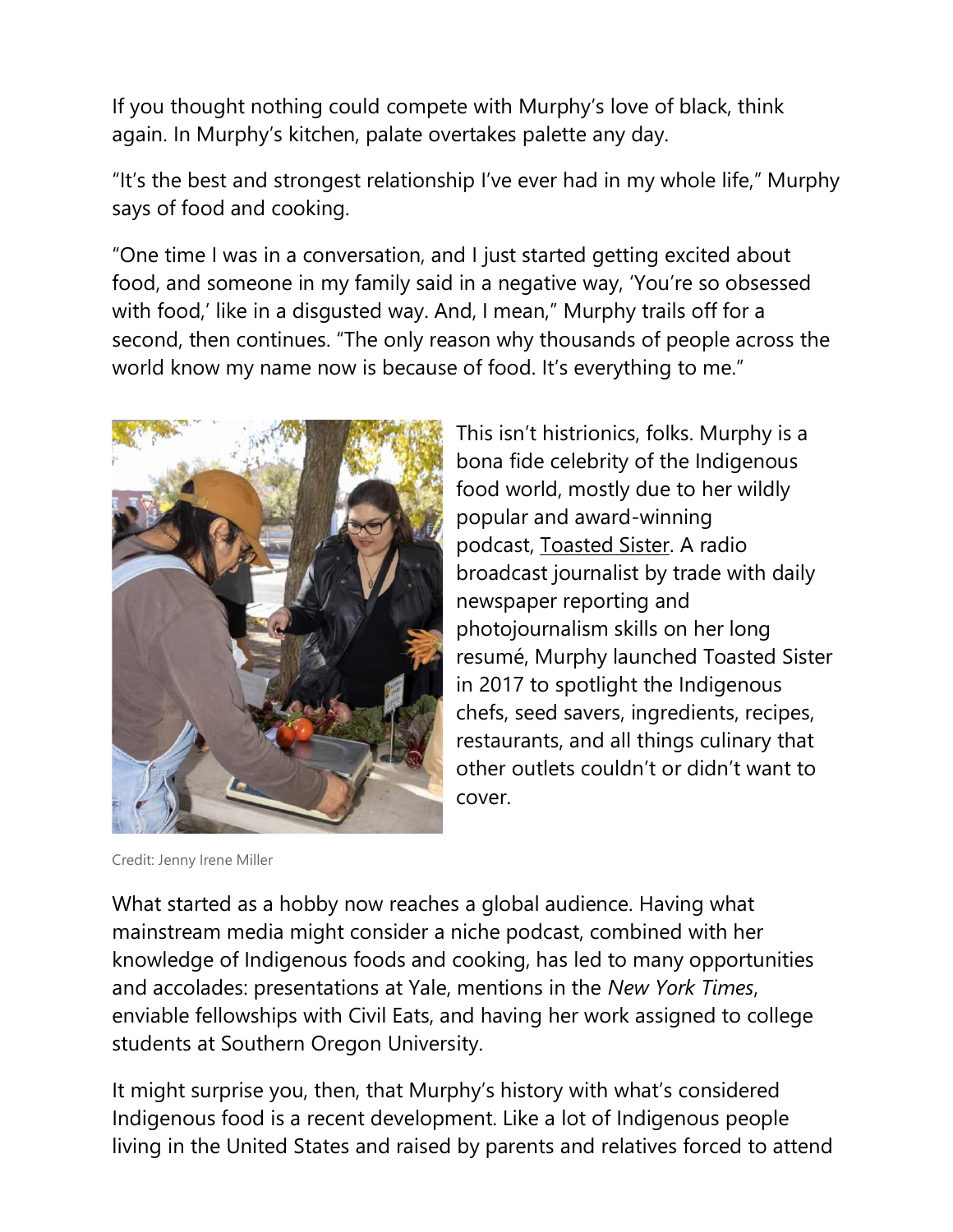government- and church-run boarding schools for Native American children, Murphy and her sister weren't raised in what one might consider a traditional Navajo atmosphere — especially when it comes to food.

Murphy lets out a short, sharp laugh of air when asked about any early experiences with things like wild harvesting, hunting and butchering, or memories of ceremonial dishes. While she experienced things like kneel down bread, mutton, and Indian tacos at parades and gatherings, the childhood foods Murphy holds close were dishes her working-class parents could make cheaply and quickly, while still filling their daughters' bellies — things like spaghetti, baked chicken, and rice.

"I didn't grow up with my grandma in a hogan and raising sheep on the land," Murphy says dryly. "Sometimes people expect that kind of story from me … but I'm not going to try to Navajo myself up for an interview — or anyone. That's not really me."

"My background with food and that connection with poverty gives me a different perspective," Murphy says. "That influences my work today. I try not to talk down to other people's food."

Her grandmother, Oleta Murphy, worked in the cafeteria where Murphy and her sister attended boarding school in Crownpoint, New Mexico. Murphy recalls her grandmother making fresh bread, biscuits, and pancakes for students.

"She worked there the whole time we went to school," Murphy recalls. "Me and my sister would watch my grandma talk to the school's picky eaters, try to get them to eat vegetables and different varieties of food. We hated seeing food go into the trash and wasted, because we knew our grandma was back there making it for us."

This early appreciation for food became a full-blown devotion about 10 years ago after an unexpected restaurant review assignment for the newspaper Murphy worked for in Las Cruces, New Mexico.

"My passion for food really started when I was deep into writing about food," Murphy says, adding that she learned how to cook — we're talking mainstream/non-Indigenous food here — mostly by watching others do it on TV. "I felt like I needed to learn more about different flavors and cultures and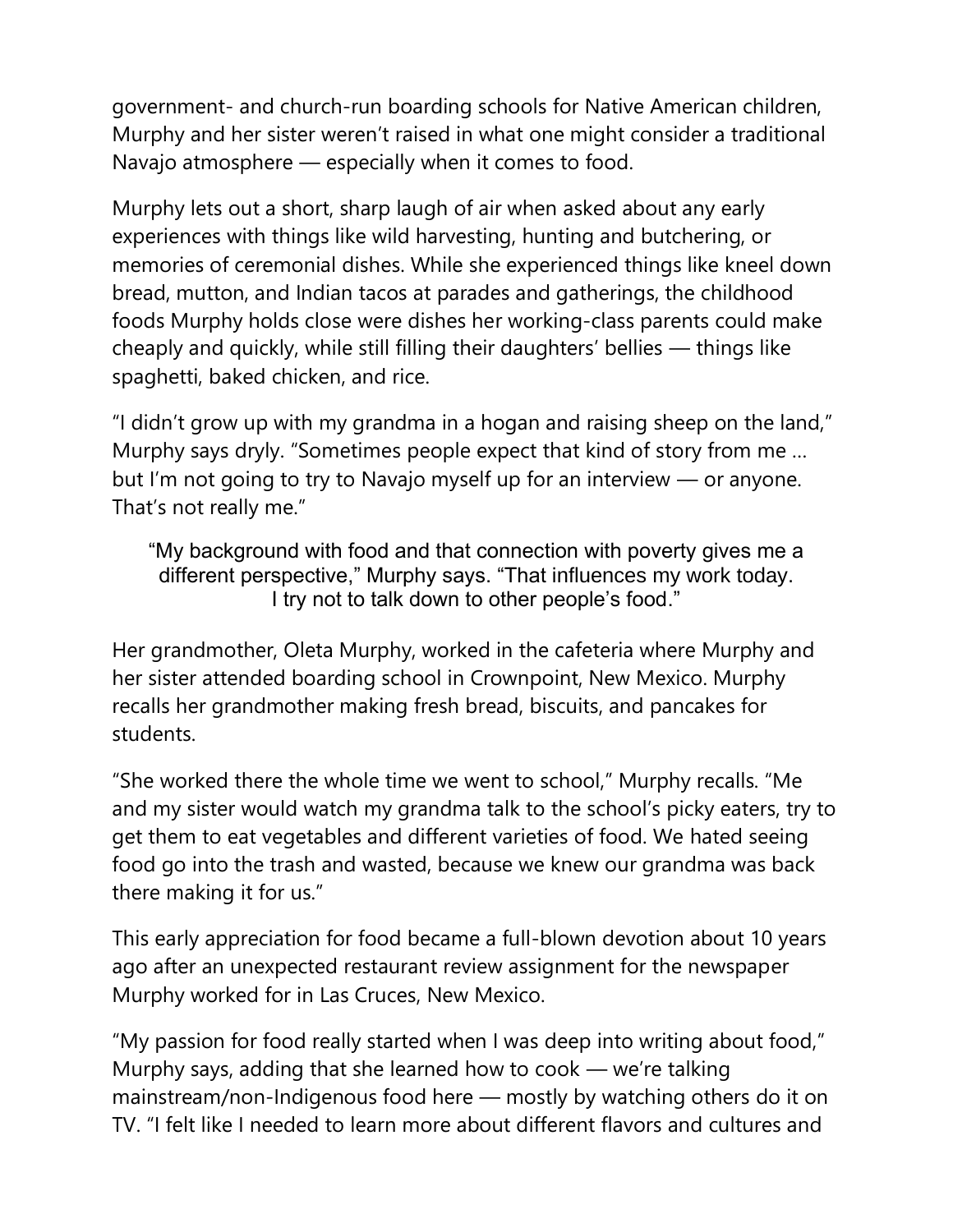cooking techniques and learning about the people behind the plate. Then, of course, that led to learning about the issues those people are dealing with."

Incorporating Indigenous food into the storytelling mix was a natural progression. Murphy figured that if she was interested in learning more about traditional ingredients, Native chefs, and contemporary pairings, others would be, too.

Murphy has grown the Toasted Sister brand by introducing zines, T-shirts, stickers, linocut art, and artisanal soap. Murphy is also a producer with Native America Calling, a live, weekday, call-in radio show where she hosts a new program called The Menu, to talk all things Indigenous food and food sovereignty.

"There was that basic definition of food sovereignty: The ability of a community to feed itself. But I don't think any tribe really has that," Murphy explains. "With the work I've done I've come to know a couple of different ways that food sovereignty happens."

Murphy approaches food sovereignty through a five-pillar approach.

- 1. Tribal protection of natural resources.
- 2. Grassroots and nonprofit advocacy and education.
- 3. Mainstream marketing and awareness via Indigenous chefs.
- 4. Indigenous entrepreneurs developing business models to produce, package, and sell Indigenous foods and related products.
- 5. Individuals bringing different aspects of Indigenous food sovereignty directly into their kitchens.

While these pillars aren't silos, and each is as important as the next in the overall success of Indigenous food sovereignty, Murphy's focus is on the cook and kitchen.

"There's really no point to any of it if individuals aren't bringing the food into their homes or don't have the skills or tools needed to cook these foods in ways that are delicious to them or beneficial to producers, like local tribes and Indigenous farmers," Murphy says.

This is where Murphy truly shines: making Indigenous food knowledge accessible.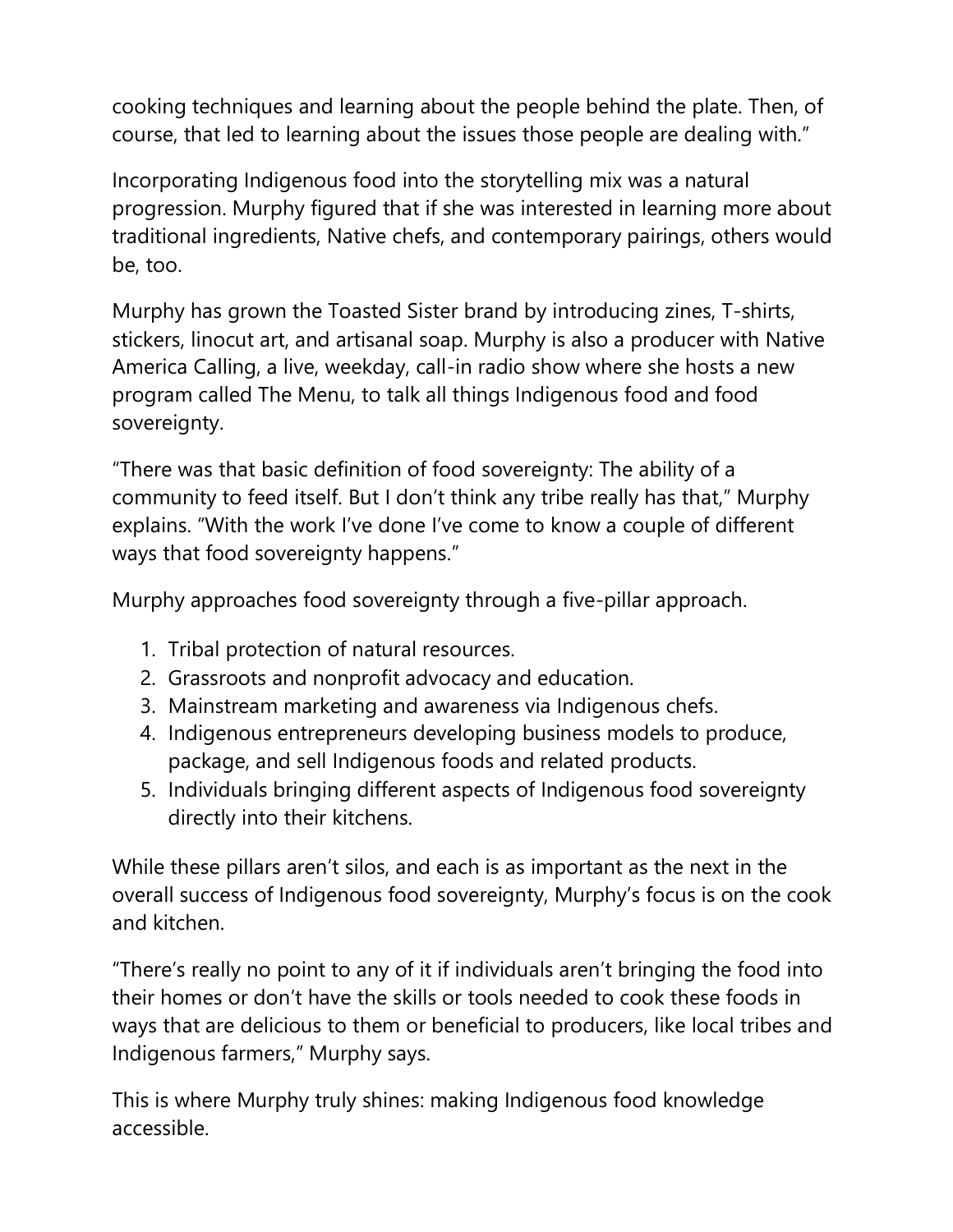"It's tough when someone's like, 'I foraged these mushrooms during peak season, and if you don't have them, you'll have to wait until next year'," says Murphy, who tries to be intentional about the kind of ingredients used during her live cooking demos to ensure most are generic enough for a neighborhood grocery store. Hey — not everyone can cut fresh microgreens.

"I'm an urban Native. I don't know everything about wild plants. I come at food in very basic way to hopefully inspire people to try new ingredients and flavors and cooking techniques."

Intimidating or overwhelming the average person with over-the-top recipes or hard-to-find ingredients doesn't benefit anyone, Murphy explains.

"Individuals have to be hungry for it. They have to crave it and bring it into their own kitchens," she says. "Food sovereignty and big shit like that doesn't mean anything if people can't keep it in their own pantries, make it tasty, and want to put it in their own mouths."

An even bigger issue is that many Native people can't afford or easily acquire basic food products, let alone Indigenous ingredients and the know-how to cook with them.

In the United States, estimates show one in four Native people experience food insecurity at any given time, compared to one in eight Americans overall, according to a [2017 report](http://www.nativepartnership.org/site/DocServer/2017-PWNA-NPRA-Food-Insecurity-Project-Grow.pdf?docID=7106) by the Partnership with Native Americans and Northern Plains Reservation Aid. Native families are 400 percent more likely to report being food insecure.

"My background with food and that connection with poverty gives me a different perspective," Murphy says. "That influences my work today. I try not to talk down to other people's food."

A recent online fundraising effort spearheaded by Murphy met and nearly doubled its goal within a few hours of being posted. The campaign will allow Murphy and two other Indigenous chefs — Ray Naranjo (Santa Clara Pueblo/Odawa) and Ryan Taylor (Ohkay Owingeh) — to purchase and cook an Indigenous feast for up to 80 people to eat for free at the Albuquerque Indian Center on November 19.

"Food connects us. Food is the first thing you're introduced to within other cultures, because it's a common thread among us all," says Naranjo, who met